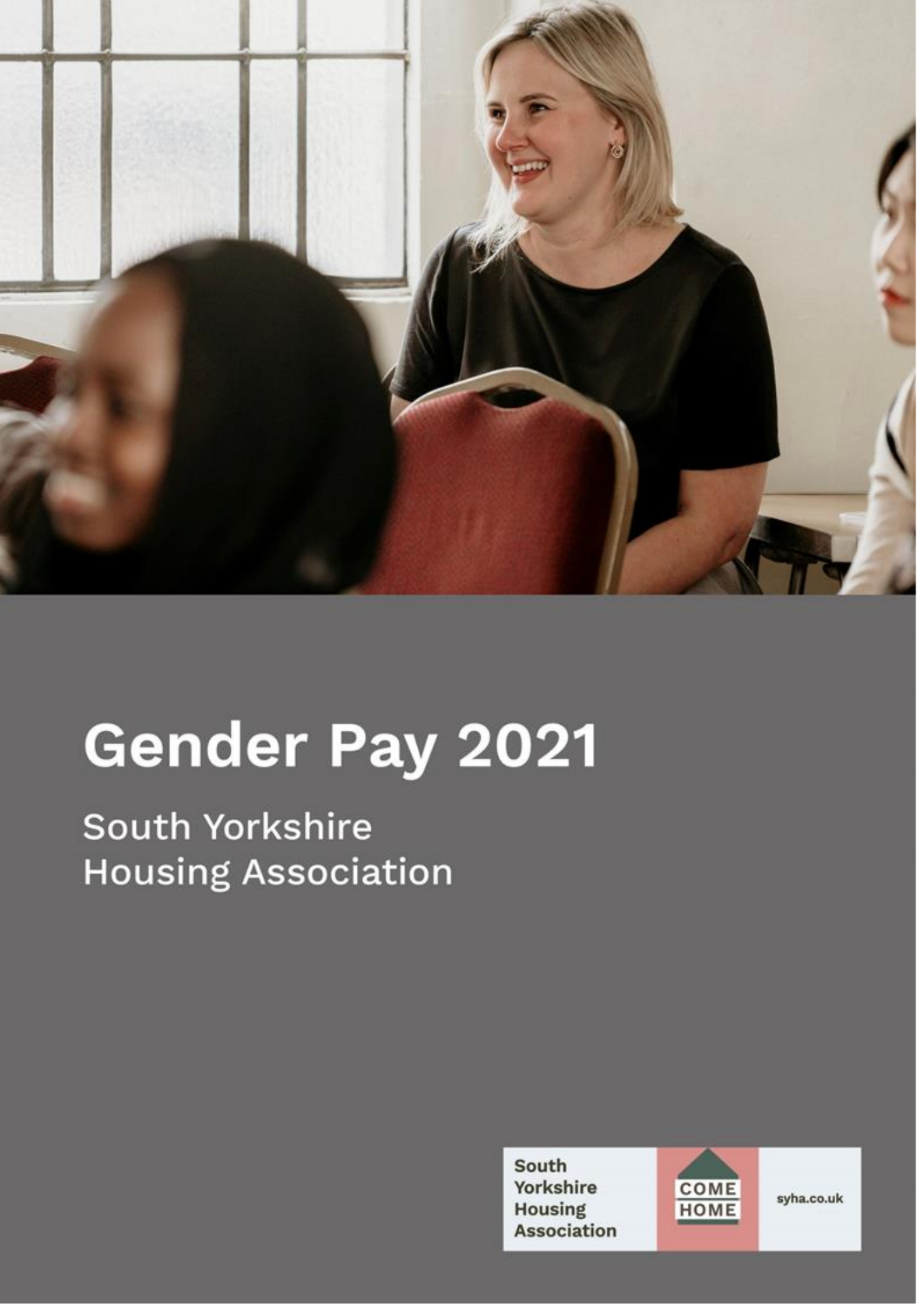# Gender Pay Gap 2021

At SYHA, we value diversity. 65% of our employees are female. This is reflected at all levels of our organisation including our leadership team, Executive team and Board. We operate flexible working, agile working and have family friendly roles. 34% of our workforce is part time which supports the preference of our employees and their work-life balance. This includes half our Directors' team; 3 of the 6 Executive Directors work part time or as a job share.

We operate a transparent salary scale, with incremental increases based on length of service. Our salary scales are well established and can be viewed by all our employees.

We are not your traditional Housing Association. We operate a wide variety of services including health and wellbeing services, employment support and a commercial estate agency. This means we are a diverse organisation with many different roles, from care work, professional services, trades (such as electricians and plumbers) to technical roles such as ICT and Property Development.

#### **Our Gender Breakdown:**

Over the past year, the number of employees that are included in our data has slightly decreased from 634 to 606. The gender split of our employees is:







| Median and female split per quartile | Male | Female |
|--------------------------------------|------|--------|
| Lower Quartile                       | 30%  | 70%    |
| Lower Middle Quartile                | 23%  | 77%    |
| Upper Middle Quartile                | 48%  | 52%    |
| Upper Quartile                       | 40%  | 60%    |
| Total                                | 35%  | 65%    |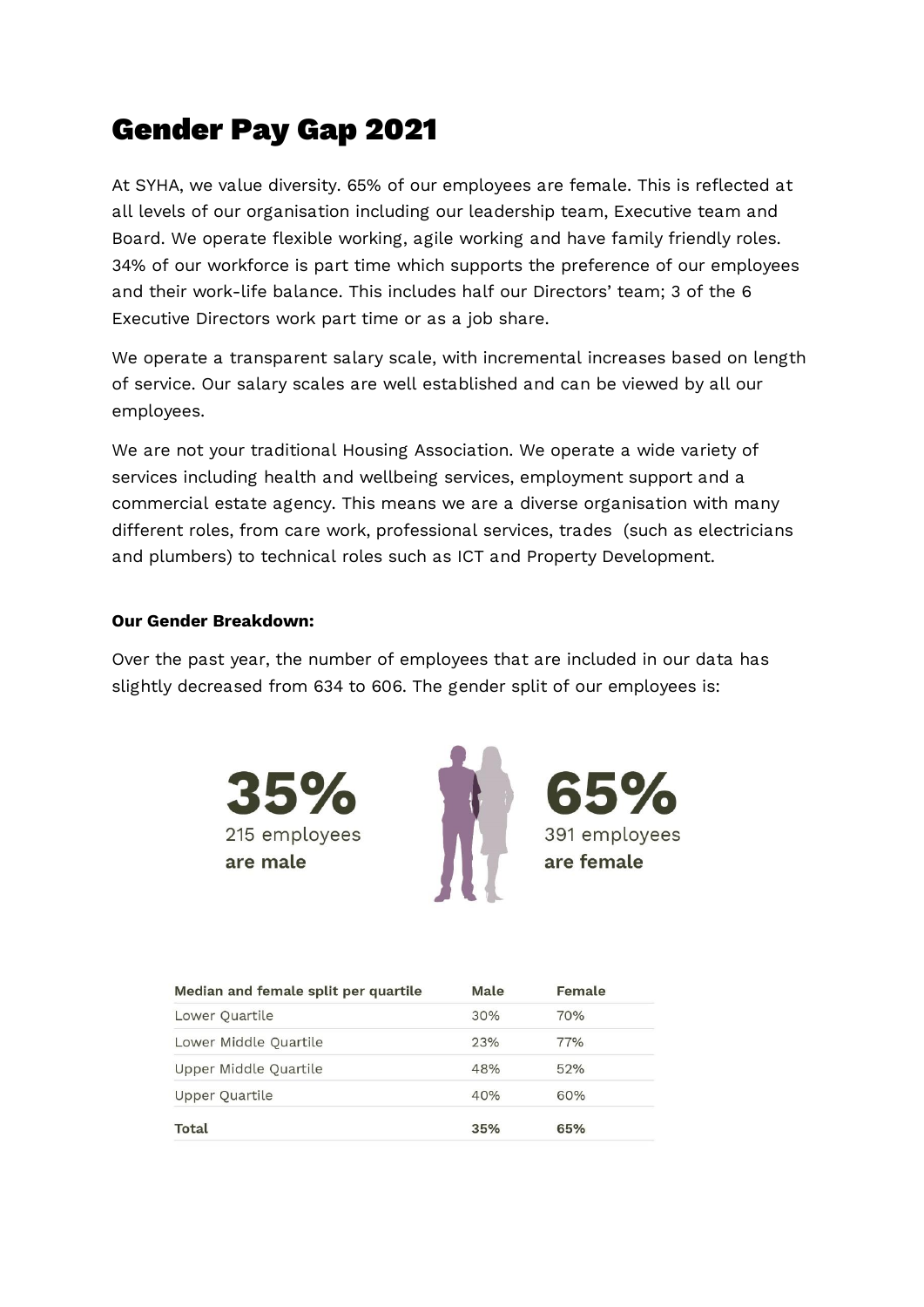



### **Our Gender Pay Gap**

We run our Gender Pay Gap data on an annual basis. The Gender Pay Gap is the percentage difference in the average hourly pay of men and women, and is set out in the Gender Pay Regulations.

In line with the regulations, we report on:

- The percentage difference in mean hourly pay between men and women
- The percentage difference in median hourly pay between men and women
- The percentage of men and women in each hourly rate pay quartile

This year, we have seen our gender pay gap increase to:



Mean







National average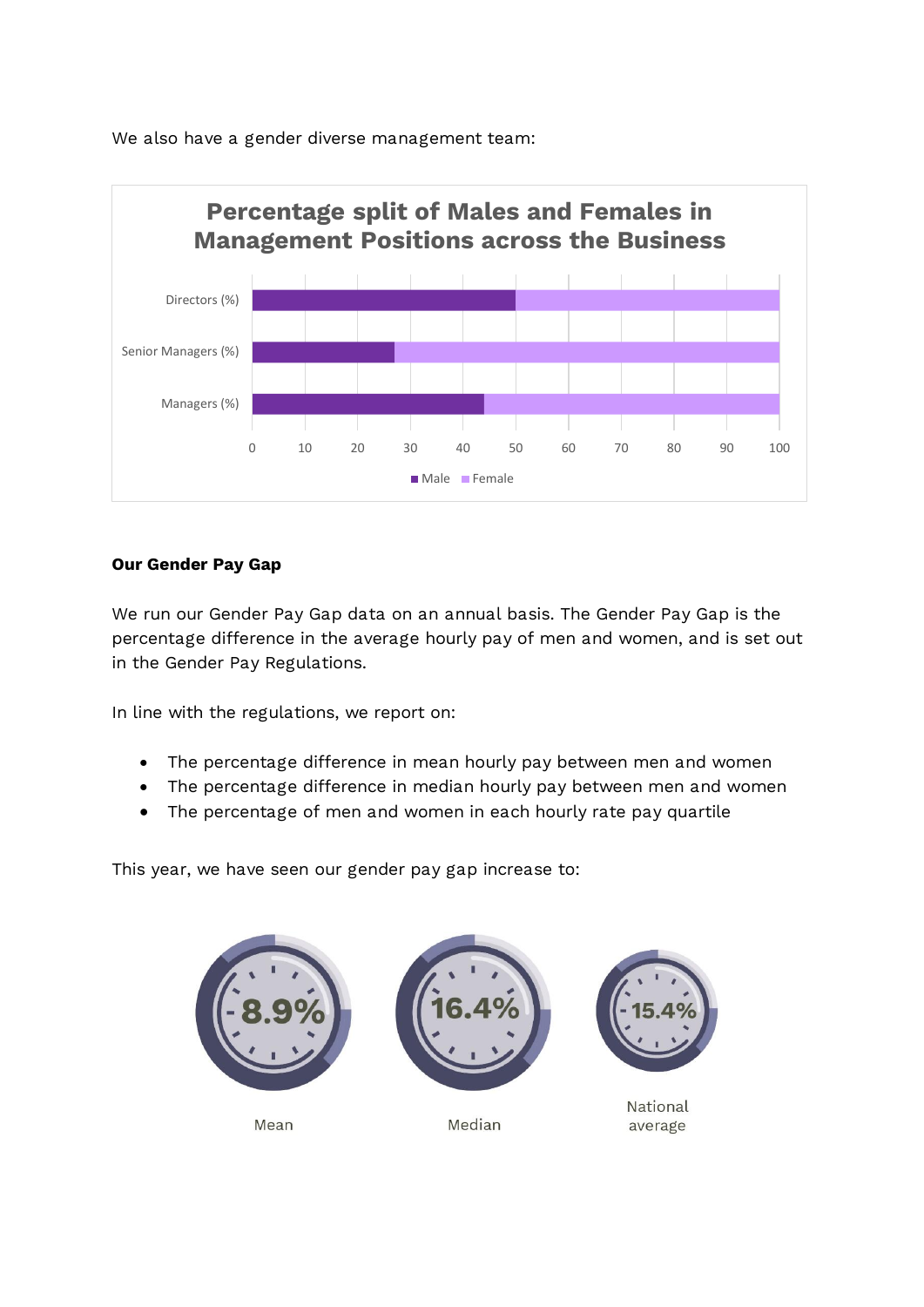It is disappointing that we have seen a shift in our gender pay gap, but we believe that it is important to share that our pay policies and family friendly policies have stayed the same. An assessment of our data shows several reasons for this shift, and these reasons are amplified by the high number of women we employ at South Yorkshire Housing Association. We believe a very volatile and unpredictable labour market has also contributed to the roles we have recruited to over this period.

The factors are:

# **1. The change caused by people leaving the business**

Our turnover remains low for our sector, but women who have left our organisation have been disproportionately represented at the top of our salary quartiles.

### **2. The changes in pay to staff that stayed between 2020 and 2021**

We have a transparent salary scale, with incremental increases based on length of service. Our salary scales are well established and can be viewed by all our employees.

We have had several employees change roles, including moving to lower paid roles for family friendly reasons. More men have moved up an increment on their salary scale due to their continuous service.

# **3. Pay for new starters in 2021**

Our incremental salary scale means that an employee's pay increases the longer they work for us. New starters generally start at the bottom of the scale, and our new starters have been disproportionately female. Our data also shows that this year we have recruited more men to roles which are paid at higher grades in our structure.

This year, we have also had more male employees starting roles at the top of the quartiles – for example, our tradespeople (who tend to be male dominated) attract a premium for weekend call-out duties.

#### **Changes made since April 2021**

We have made some changes to a salary grade that covers the largest number of roles in our business. This is to better align with the market, and to increase pay for people on our lower increments. We anticipate that this will impact favourably on our gender pay gap next year.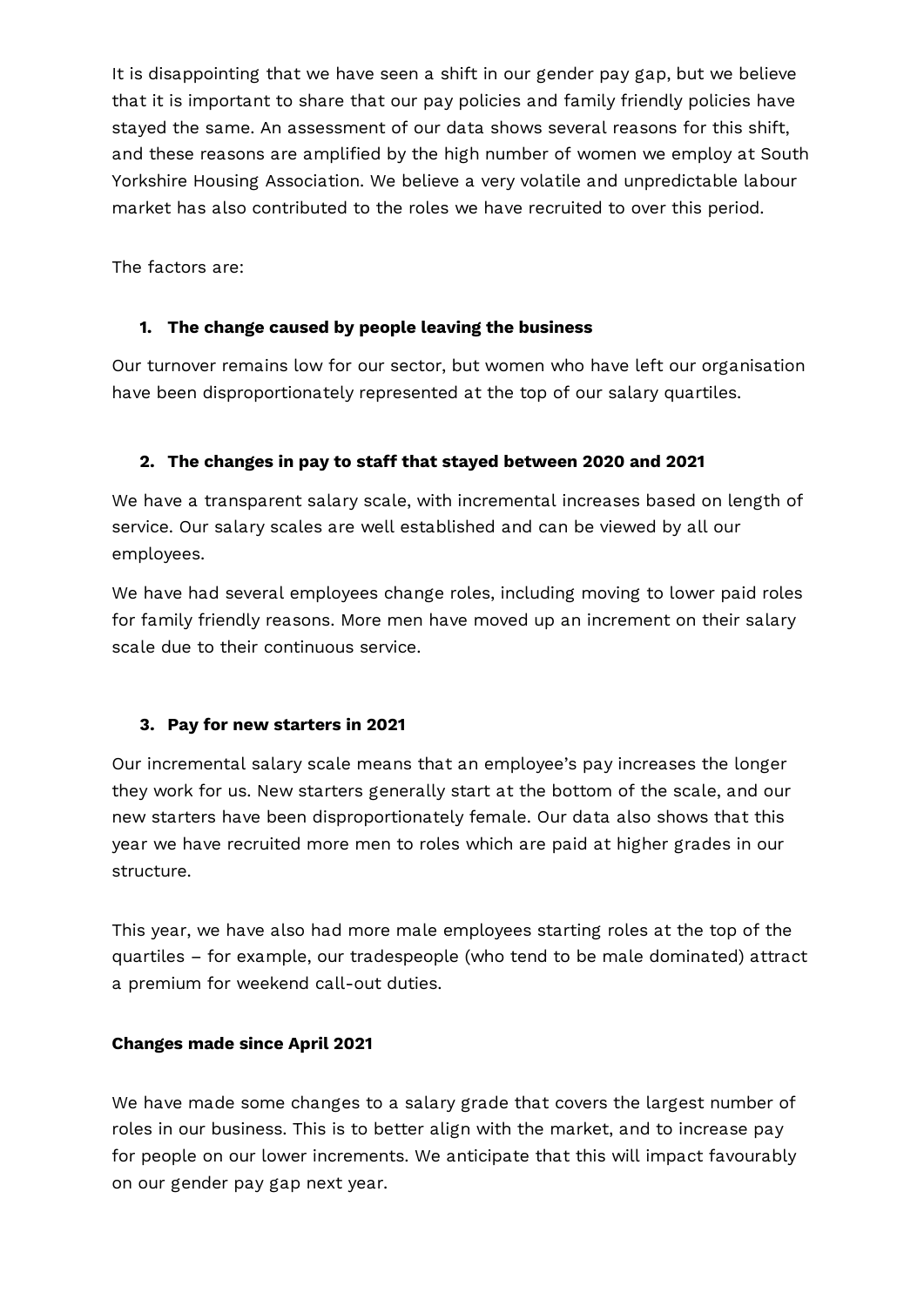We have worked hard to redesign our approach to recruitment, with the development of a fully trained Independent Panel skilled at understanding diversity issues at recruitment. We will continue to embed and assess the effectiveness of our changes, including looking at how this impacts the gender pay gap.

We have appointed a new female Finance Director, who will replace our outgoing male Finance Director. This has had an impact on the gender balance of our Directors' Team, which becomes 67% female.

We continue to analyse our data and look for opportunities to improve the diversity of our workforce. Over the next 12 months, we will be piloting a new approach to workforce planning - this will put diversity data and considerations at the heart of how we shape our workforce in the coming years.

We continue to operate a salary structure with an incremental approach linked to length of service. The creation of any new roles includes a process that ensures they sit fairly across our structure, and they are formally reviewed by our Directors Team and Joint Negotiating Group. We have made no significant changes to the salary structure over the past 12 months nor has there been a significant shift in employee numbers when compared with 2020.

#### **Chief Executive Statement**

This past year has seen a disappointing increase in our Gender Pay Gap – up from 8.3% to 16.4%. We have done a deep dive to understand why, and this report explains it pretty clearly, in my view. We understand what is going on and how we can respond positively to this trend.

We want to ensure we are transparent on all equalities and inclusion aspects of our work. For this reason. we also report on our race and disability pay gaps.

For the reasons set out above, we expect to see a positive change next year and a move back to a much closer gender pay gap. We continue to have a host of flexible benefits across the business that are accessible to all. Our agile agenda is fully embedded across the business, making many of our roles even more accessible. More of our employees than ever before have the ability to work from home and balance their hours around their home commitments. As we move forward, we will continue to equip our employees so they that they have the ability to work in a blended and agile way.

Our internal Equality, Diversity and Inclusion Committee leads our work. This year has seen the introduction of many initiatives to help combat barriers to inclusivity.